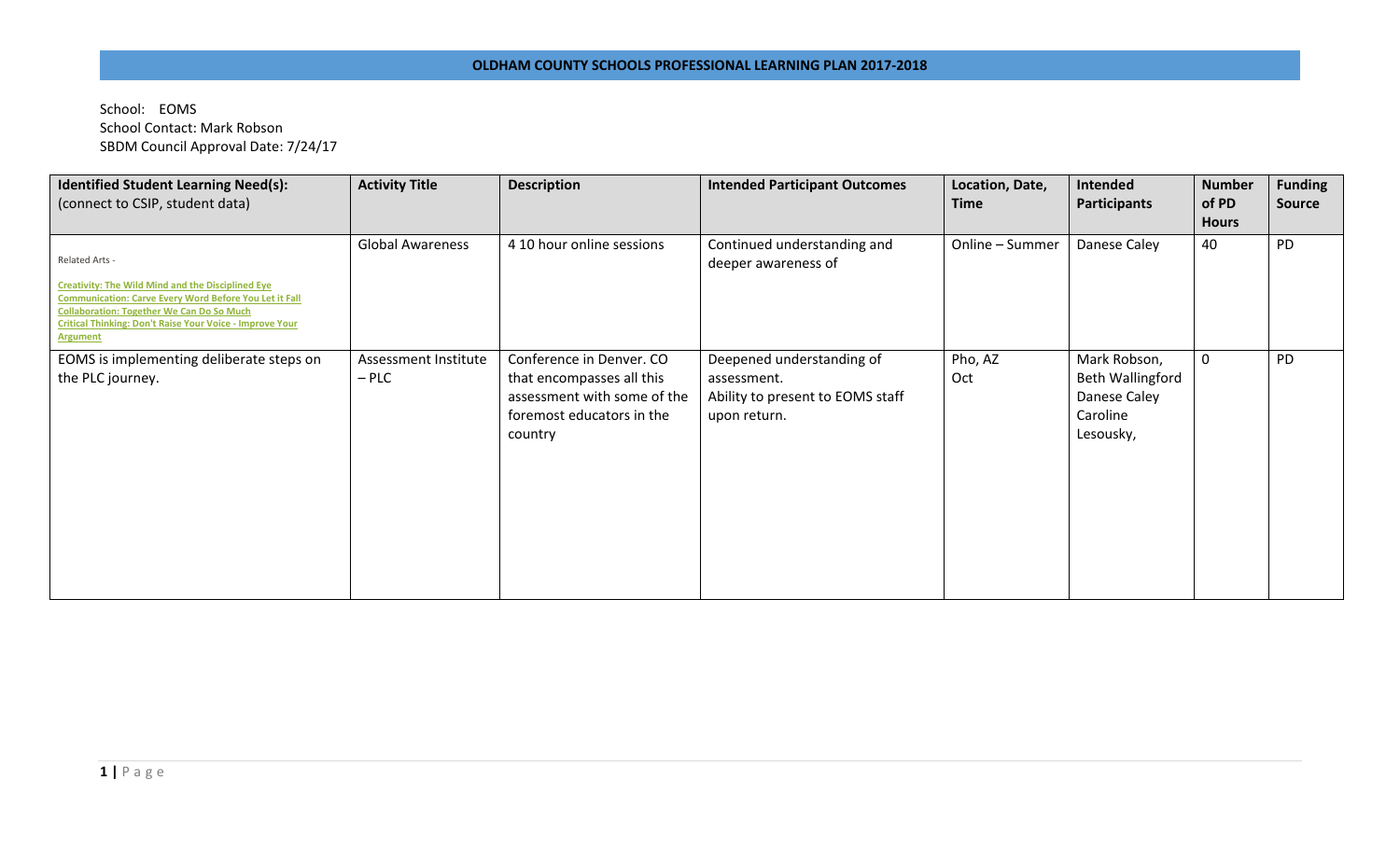## **OLDHAM COUNTY SCHOOLS PROFESSIONAL LEARNING PLAN 2017-2018**

| <b>Identified Student Learning Need(s):</b><br>(connect to CSIP, student data) | <b>Activity Title</b>  | <b>Description</b>                                                                                                                                                                                                                                                                       | <b>Intended Participant Outcomes</b>                                                                                      | Location, Date,<br><b>Time</b> | Intended<br><b>Participants</b>                | <b>Number</b><br>of PD<br><b>Hours</b> | <b>Funding</b><br><b>Source</b> |
|--------------------------------------------------------------------------------|------------------------|------------------------------------------------------------------------------------------------------------------------------------------------------------------------------------------------------------------------------------------------------------------------------------------|---------------------------------------------------------------------------------------------------------------------------|--------------------------------|------------------------------------------------|----------------------------------------|---------------------------------|
| Students will increase scores on KPREP                                         | Co-Teaching<br>Academy | 2 days of training for our new<br>approach to co-teaching<br>1.5 days - co-teaching<br>strategies<br>.5 day - content based<br>strategies.                                                                                                                                               | Teams are formed and aware of<br>their role in the co-teaching format.<br>4 teachers will be responsible in<br>each grade | July 27, 28                    | All ECS Co-<br>Teachers<br>All Math<br>All ELA | 12                                     | N/A                             |
| Creating a climate of learning where high<br>expectations for all is the norm. | We Are East            | Our Guiding Coalition is<br>presenting a 6-hour PD that<br>revisits the pillars that EOMS<br>has found success with, and<br>looks at PBIS school wide<br>consistent classroom<br>strategies. Differentiating,<br>using OCLI/Workshop<br>strategies will be at the<br>center of the work. | Deepend understanding of:<br>PBIS,<br>Ways to reach kids who struggle,<br>Ways to enrich                                  | EOMS,<br>Aug 10th              | <b>EOMS Staff</b>                              | 6                                      | N/A                             |